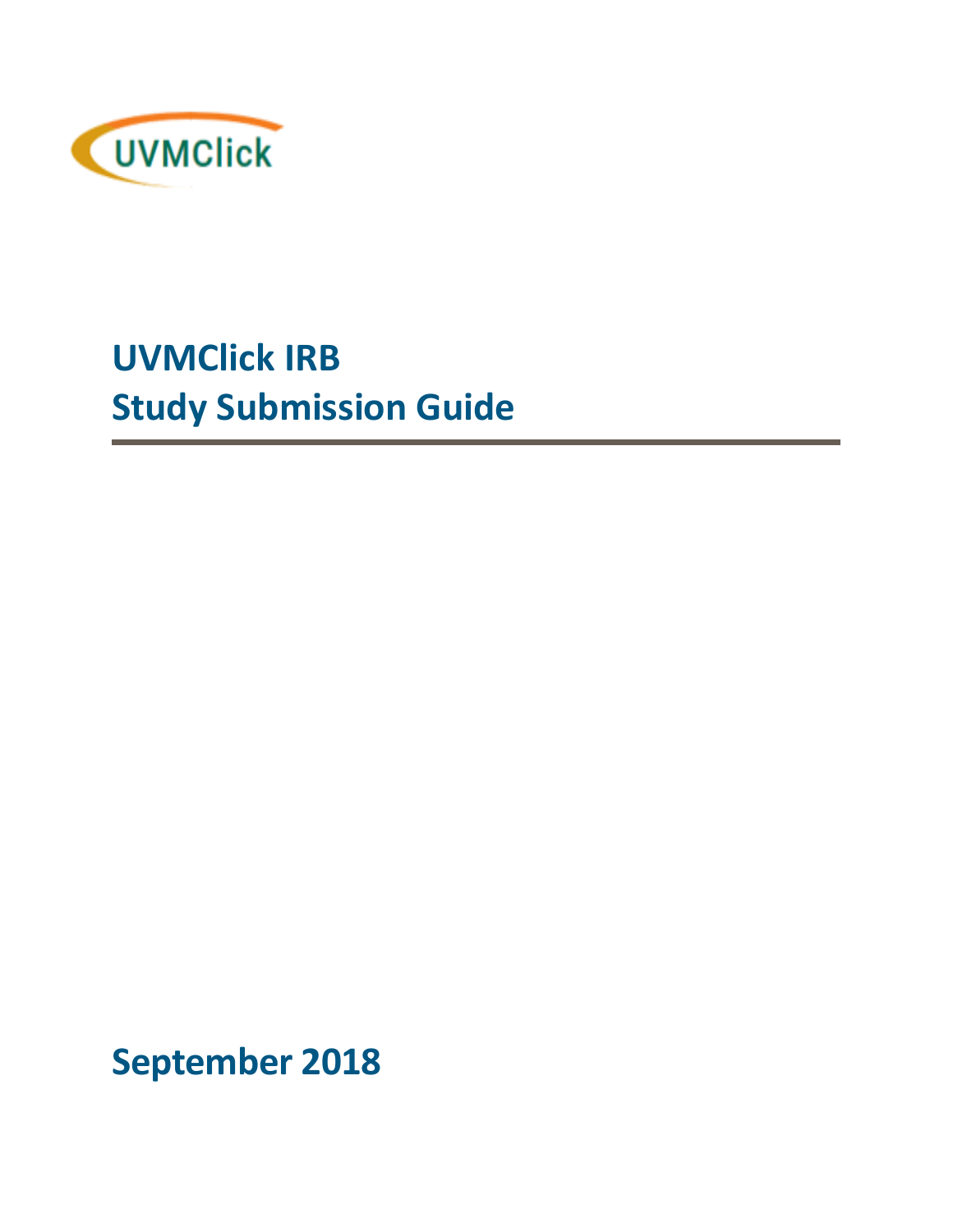### **Table of Contents**

| Find More Information <b>Material Constructs</b> 5                                                                                                                                                                             |  |
|--------------------------------------------------------------------------------------------------------------------------------------------------------------------------------------------------------------------------------|--|
|                                                                                                                                                                                                                                |  |
|                                                                                                                                                                                                                                |  |
| Submit the Study for Review Manuscrittism and Manuscrittism and Manuscrittism and Manuscrittism and Manuscritt                                                                                                                 |  |
| What to Expect after Submitting Study for Review Manual Communication and Mat to Expect after Submitting Study for Review Manual Communication and Material O                                                                  |  |
|                                                                                                                                                                                                                                |  |
|                                                                                                                                                                                                                                |  |
| Access a Study 11 11                                                                                                                                                                                                           |  |
| How to Respond to Clarification Request [1001] How to Respond to Clarification Request [1201] How to Respond to Clarification Request [1201] [1201] How to Respond to Clarification Request [1201] How to Respond to Respond t |  |
|                                                                                                                                                                                                                                |  |
|                                                                                                                                                                                                                                |  |
| How to Respond to Action Required Manual Communications and Table 17 and Table 17                                                                                                                                              |  |
| Checklist of Information to Attach [19] Checklist of Information to Attach [19] Checklist of Information to Attach                                                                                                             |  |
| Contacting Support 21                                                                                                                                                                                                          |  |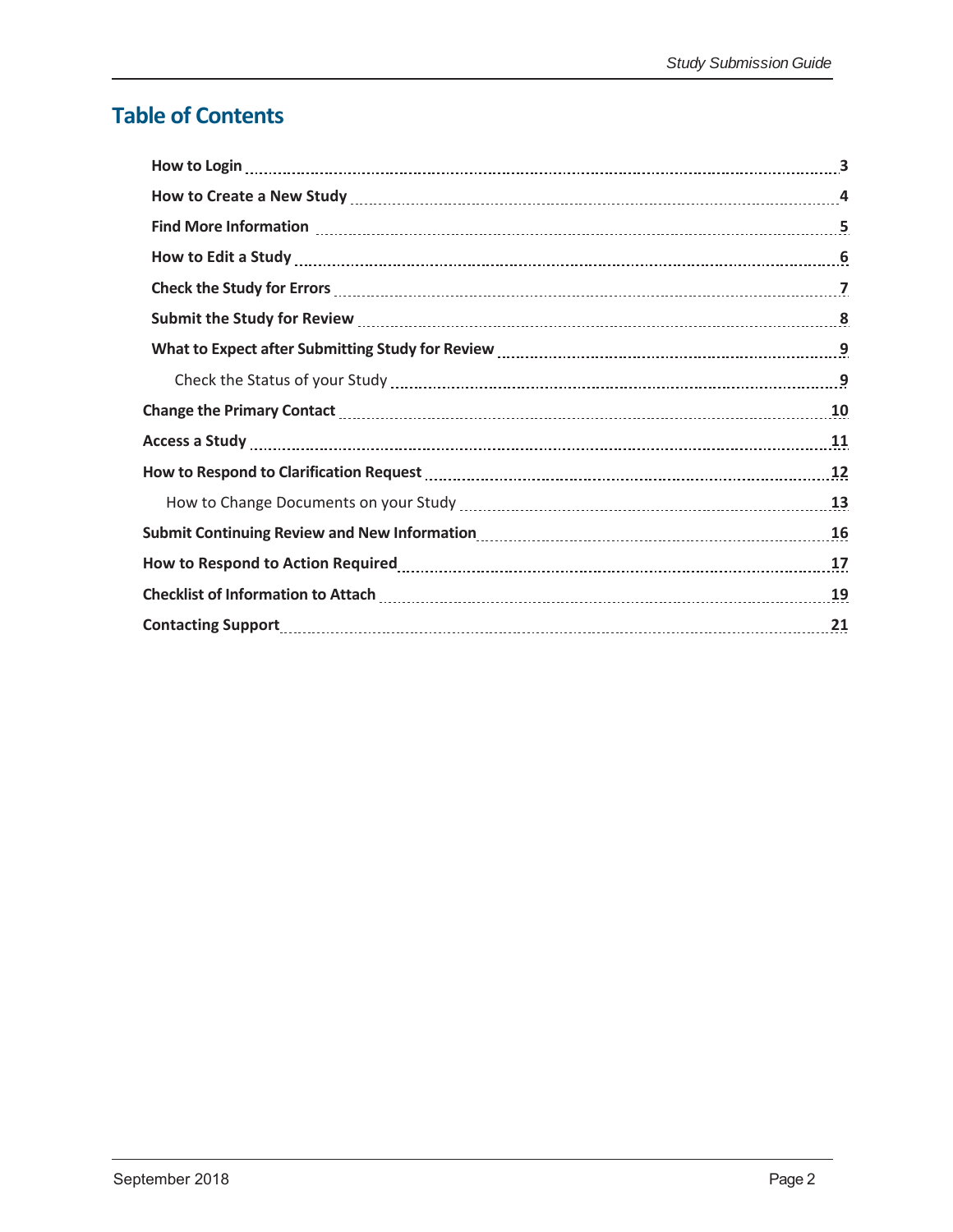### **How to Login**

The IRB system is secure, which means only authorized individuals have access to it. When you log in to the system, you get a personalized view of the information and possible actions pertinent to you.

- Navigate to https://irb.connect.uvm.edu/IRB
- You will need a UVM Net ID and password to login successfully.
- Click the green "Login" button.
- Enter your UVM Net ID and password.
- If you do not know your NetID or your password, contact us for assistance.

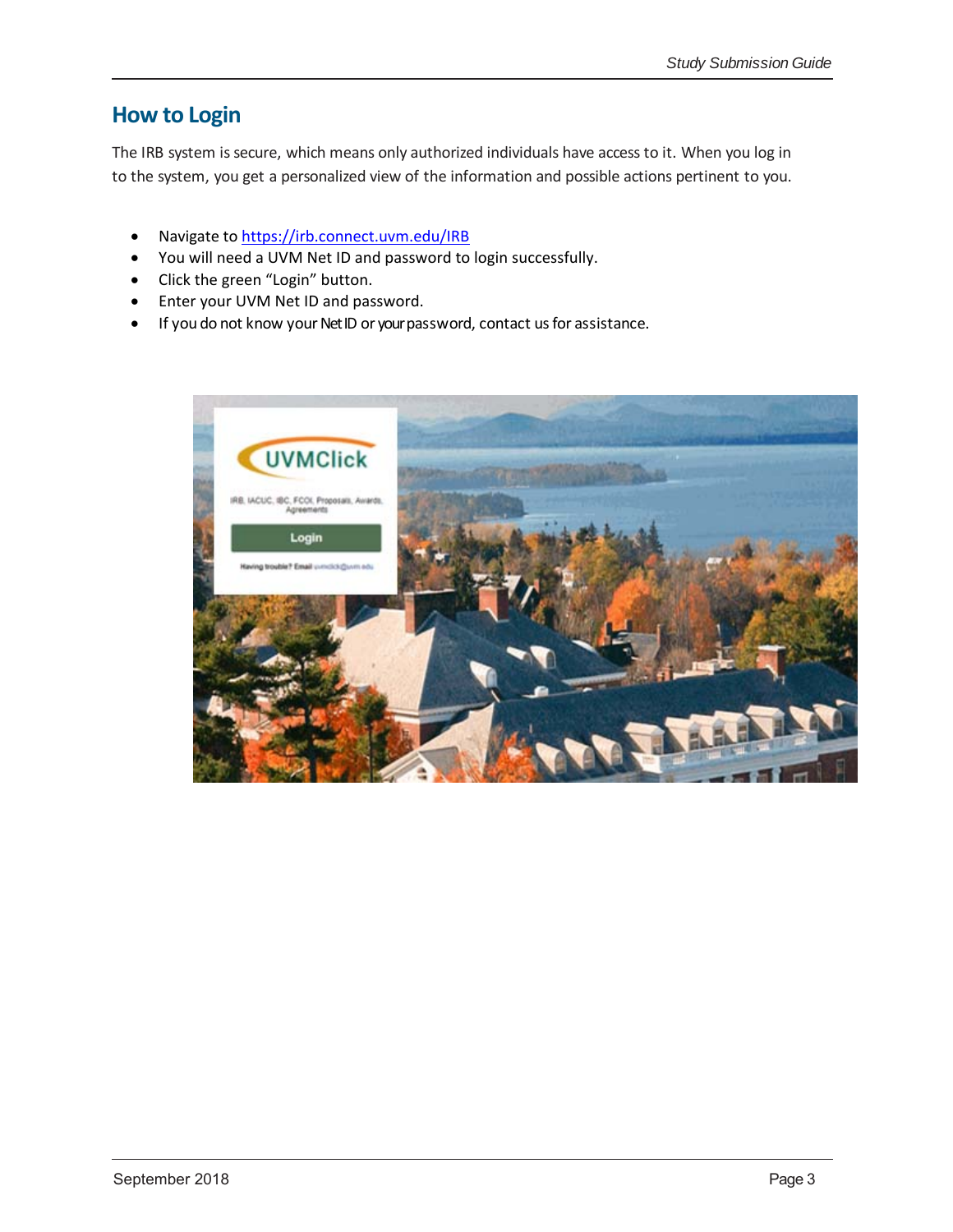### **How to Create a New Study**

You can prepare a new study for IRB review by entering information into a series of online forms. The number of forms included may change based on the answers you provide. The forms tell you where to attach files to provide supporting information.

The simplest approach is to follow the forms in order, answering the questions and clicking Continue to save your information and move to the next form. When you reach the end of the series of forms, click the Finish button.

**Note:** A continuing review, modification, or RNI (reportable new information) submission can be handled similarly to a study. For differences, see Submit Continuing Review and New Information on page 16.

**Before you begin,** gather files and information about your study such as:

- Supporting information files (for a list, see Checklist of Information to Attach on page 19)
- Training and Financial interest status for each of your study team members
- For External Studies: Contact information and IRB oversight infofor externalsites involved in the study

#### **To create a new study forreview**

1. From "My Inbox" or the IRB>Submissions screen, Click **Create New Study**.

## the contract of the contract of the contract of the contract of the contract of

2. Fill in the applicable boxes and answerthe questions.

**\*\*TIP\*\***When you create a study, you are assigned to be the primary contact who receives all communications from the IRB on behalf of the study team. (The principal investigator you specified also receives the communications.) You can change the primary contact later as described in Change the Primary Contact on page 10.

3. Click **Continue** tomove to the next form.

**\*\*TIP\*\*** A red asterisk (**\***) precedes each question that requires an answer. If you cannot answer a required question at this time, orif you need to stop and continue at a latertime, click the SAVE link at the top of the Smartform. If you do not answer a required question initially, you must return and answer it before you can submit the study to the RPO Office for review.

4. When you reach the final page, click **Finish** to exit the study.

You can continue to edit the study until you submit it for review. See How to Edit a Study on page 6.

**Important! The study has not been submitted for review yet**. For instructions, see Submit the Study for Review on page 8.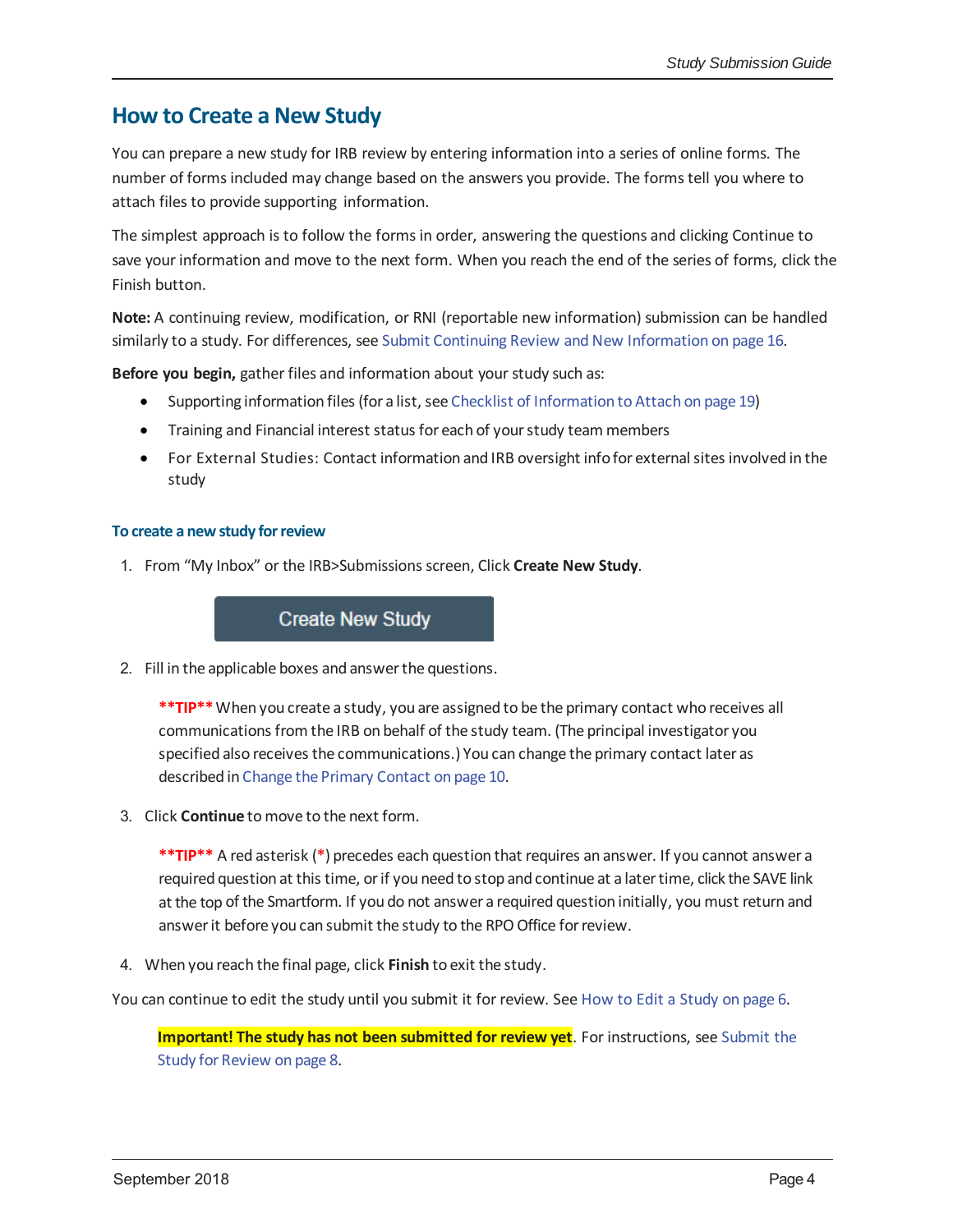### **Find More Information**

**There are Huron Informational Guides, Videos and instructional field level help text that can be found while logged into UVMClick.**

| <b>Resource</b>                                          | <b>Description</b>                                                                                                            | <b>How to Access It</b>                                                                                                      |
|----------------------------------------------------------|-------------------------------------------------------------------------------------------------------------------------------|------------------------------------------------------------------------------------------------------------------------------|
| Help for a<br>field or page                              | More information about<br>a question or form.                                                                                 | Click $\blacksquare$ next to the question. Not all questions will<br>have help text.                                         |
| Help system                                              | The online help contains<br>procedures and information<br>for all users.<br>This includes Guides and any<br>available Videos. | 1. Click the My Inbox > Help Center link on the left.<br>Submissions<br>Meetings<br>Reports<br>Library<br><b>Help Center</b> |
| <b>IRB</b><br>Researcher's<br>Quick Reference<br>Guide   | Instructions for submitting<br>a study for review.                                                                            | Click the Help Center link on the left.<br>$1_{-}$<br>2. On the Guides tab, click the name of the guide<br>to open it.       |
| Single IRB<br>Review for<br>Multi-Site<br><b>Studies</b> | An overview of the<br>single IRB review<br>process for multi-<br>site studies.                                                | 1. Click the Help Center link on the left.<br>2. On the Videos tab, click the name of the Video to<br>open it.               |
| <b>IRB Library</b>                                       | Document<br>templates,<br>checklists, and<br>IRB procedures.                                                                  | Click the Library link on the left.                                                                                          |

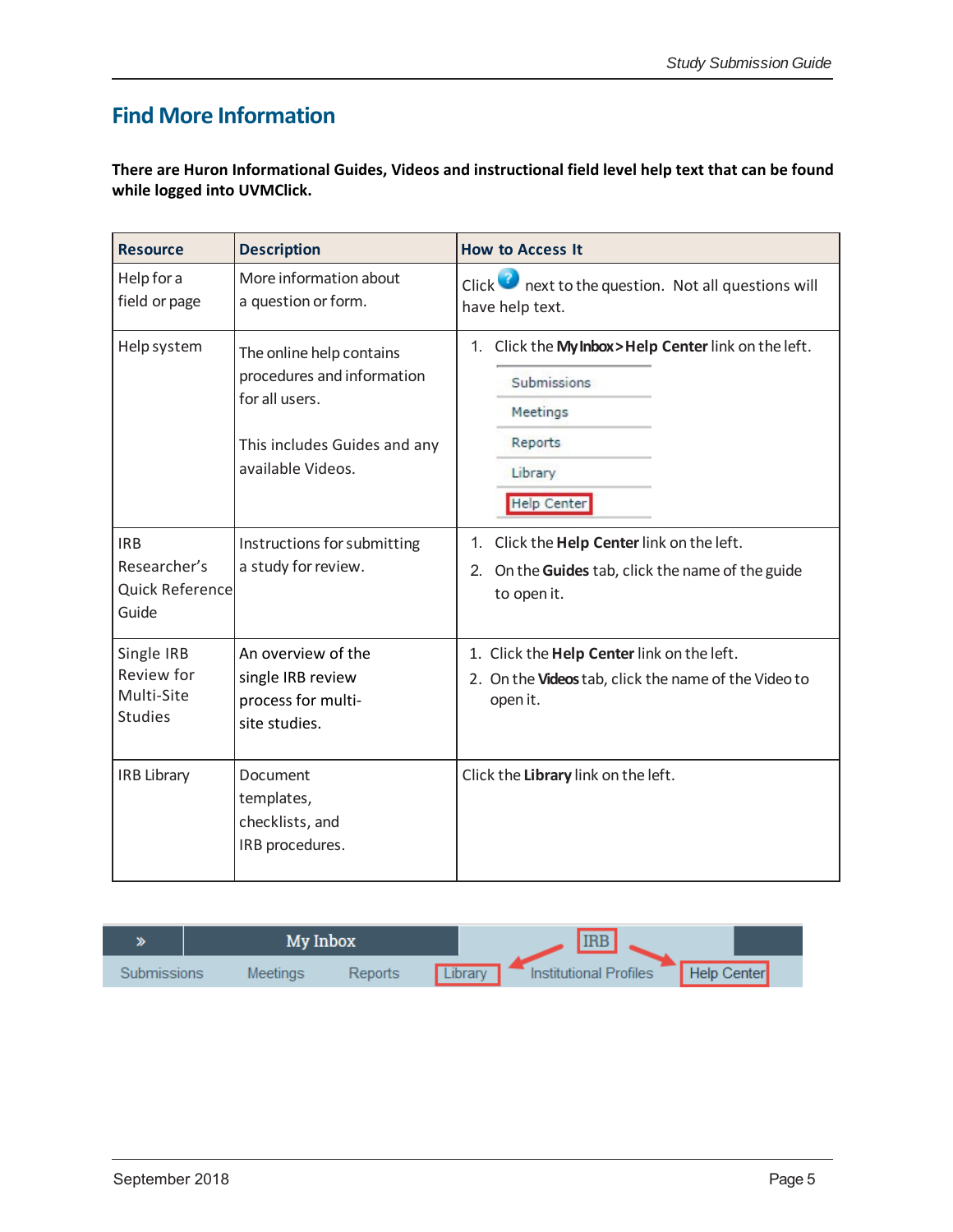### **How to Edit a Study**

You can continue to make changes to a study until you submit it for IRB review. You can also make changesif the IRB requests clarifications (except during committee review) or modifications.

#### **To edit a study**

- 1. From My Inbox, click the name of the study to open it. Note: If the study does not appear in your inbox, see Access a Study on page 11.
- 2. Click the **Edit Study** buttonon the left under "Next Steps".

### **Next Steps**

#### **Edit Study**

- 3. Make changes as appropriate. When updating a study document previously submitted to the IRB, revise it in tracked-changes format and replace the original document with the tracked-changes version. When the IRB approves the document, all tracked changes will be accepted and comments removed in the final version.
- 4. Exit the study.

**\*\*TIP\*\*** Choose one of these ways to exit:

- Click the **Exit**link. If prompted to save the study, click **Yes**.
- Click **Continue** on each form, and then click the **Finish** button on the final form.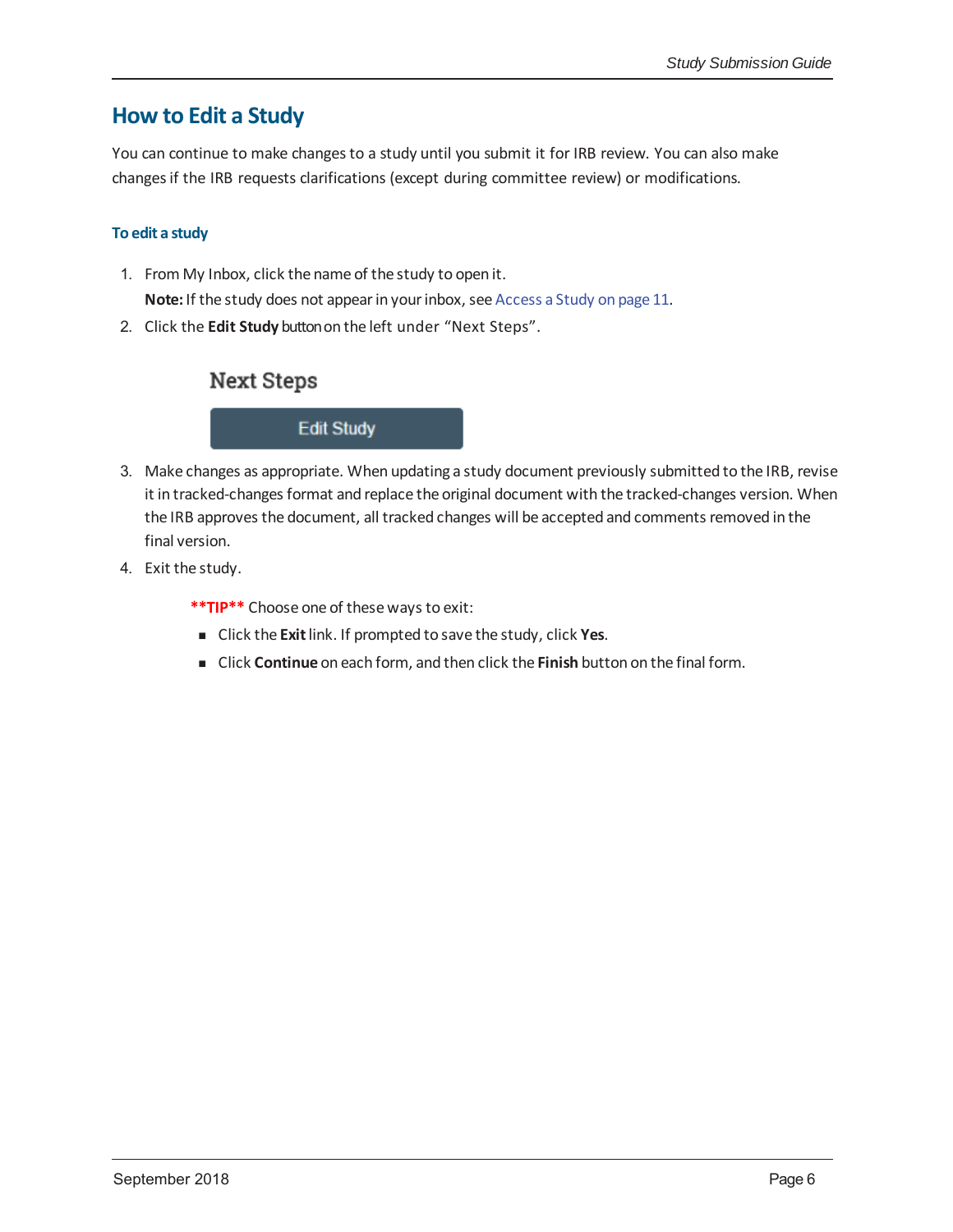### **Check the Study for Errors**

Checking the study for errors and omissions helps you include all the relevant information, which is critical for receiving a timely review of your study.

Using these types of error checking helps you supply all the information the IRB needs:

- **Automatic system error checking** identifies any omitted answers to required questions on the form when you click Continue. A red asterisk (**\***) precedes each blank or question that requires an answer. Keep in mind that the system cannot catch every omission while you edit the study if you skip questionsthat causemore forms to be added to yourstudy through advanced branching.
- **Visually inspecting the forms** to see what you may have missed, especially:
	- o Questions that are relevant to yourstudy but are not required for allstudies
	- o Documents thatshould be attached (see Checklist of Information to Attach on page 19)

To perform a visual inspection, open the study and look through the forms in order. To open the study, see How to Edit a Study on page 6.

 **Using the Hide/Show Errors option** to find and correct all errors before submitting the study. The system automatically checks for errors when the PI attempts to submit the study. However, if you are filling out the forms on behalf of the PI, it is best to check the study for errors before the PI attempts to submit it, using the steps below.

#### **To useHide/Show Errorsto find and correct errors**

- 1. Open the study and click the Edit Study button, as explained in How to Edit a Study on page 6.
- 2. From the top navigation area, click **Hide/Show Errors**.



The Error/Warning Messages pane appears at the bottom of the window, listing all the current errors and where to find them.

| <b>Error/Warning Messages</b>       |                    | Refresh        |
|-------------------------------------|--------------------|----------------|
| Message                             | Field Name         | Jump To        |
| $\bullet$ This is a required field. | Is Study Under IND | Drugs          |
| This is a required field.           | Devices            | <b>Devices</b> |
| This is a required field.           | Device Type        | Devices        |

- 3. For one of the errors listed, click the link in the Jump To column to go to the form containing the error.
- 4. Click **Continue** to identify the specific questions on the form with errors.
- 5. Fill in the missing information.
- 6. Click **Refresh** in the Error/Warning Messages pane to update the list of errors.
- 7. Continue correcting errors until no errors are listed.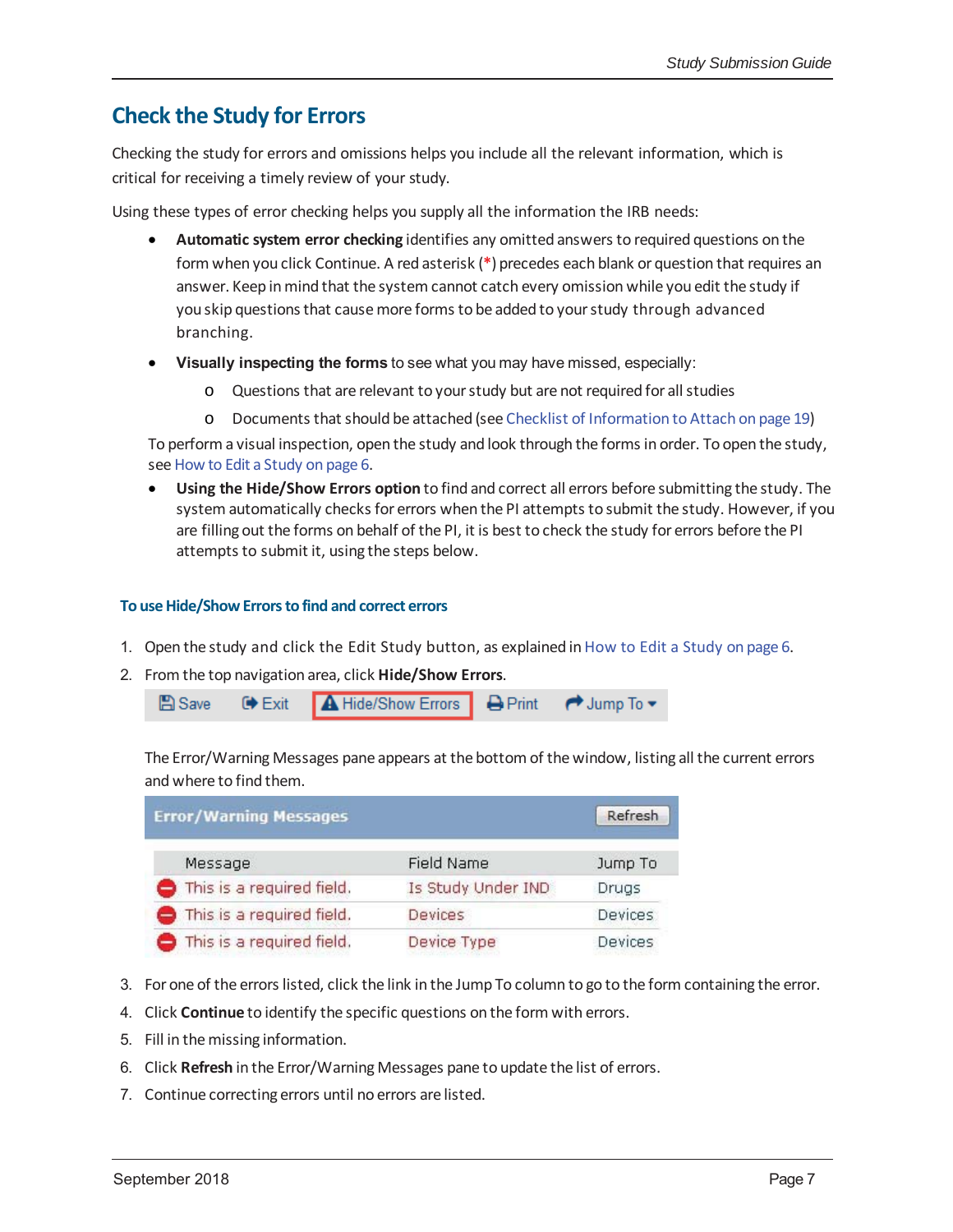### **Submit the Study for Review**

After entering all required information into the forms and attaching files, the principal investigator must submit the study for IRB review.

**\*\*TIPS\*\***

- Make sure you attach all applicable information to the study, as identified in Checklist of Information to Attach on page 19.
- Check formissing information before attempting to submit the study, as described in Check the Study for Errors on page 7. Any errors or omissions not corrected are shown when attempting to submit the study and must be corrected before you can submit it for review.
- Identify any person or organization outside the IRB who needs to review the study. Add them to the list of ancillary reviewers by clicking Manage Ancillary Reviews. Forinstructions, see the IRB Quick Guide called "How to Request an Ancillary Review" in the UVMClick website. Ancillary Reviewers will have View access to the STUDY.

#### **To** submit the study for IRB review

**Important!** Only the principal investigator or Proxy can complete the following steps.

- 1. Log in to the system.
- 2. Make sure you are in **My Inbox**.
- 3. Click the name of the study to open it.



**\*\*TIP\*\*** If the study does not appearin the list, perhaps it was already submitted, orit does not include you as a study team member. To find the study, try clicking **IRB at the** top navigation area. If you do not see it in that list, see Access a Study on page 11 for more ideas.

4. Click the **Submit** activityon the left.



\*\*TIP<sup>\*\*</sup> If any errors or warnings are shown, edit the study to go to the form/view containing the problem. Formore information, see Check the Study for Errors on page 7. When all errors are corrected, try submitting the study by clicking Submit again.

- 5. Click **OK** to agree to the statement presented on the screen.
- 6. When prompted, log in again to verify youridentity as the study's PI.
- 7. Click **Submit**.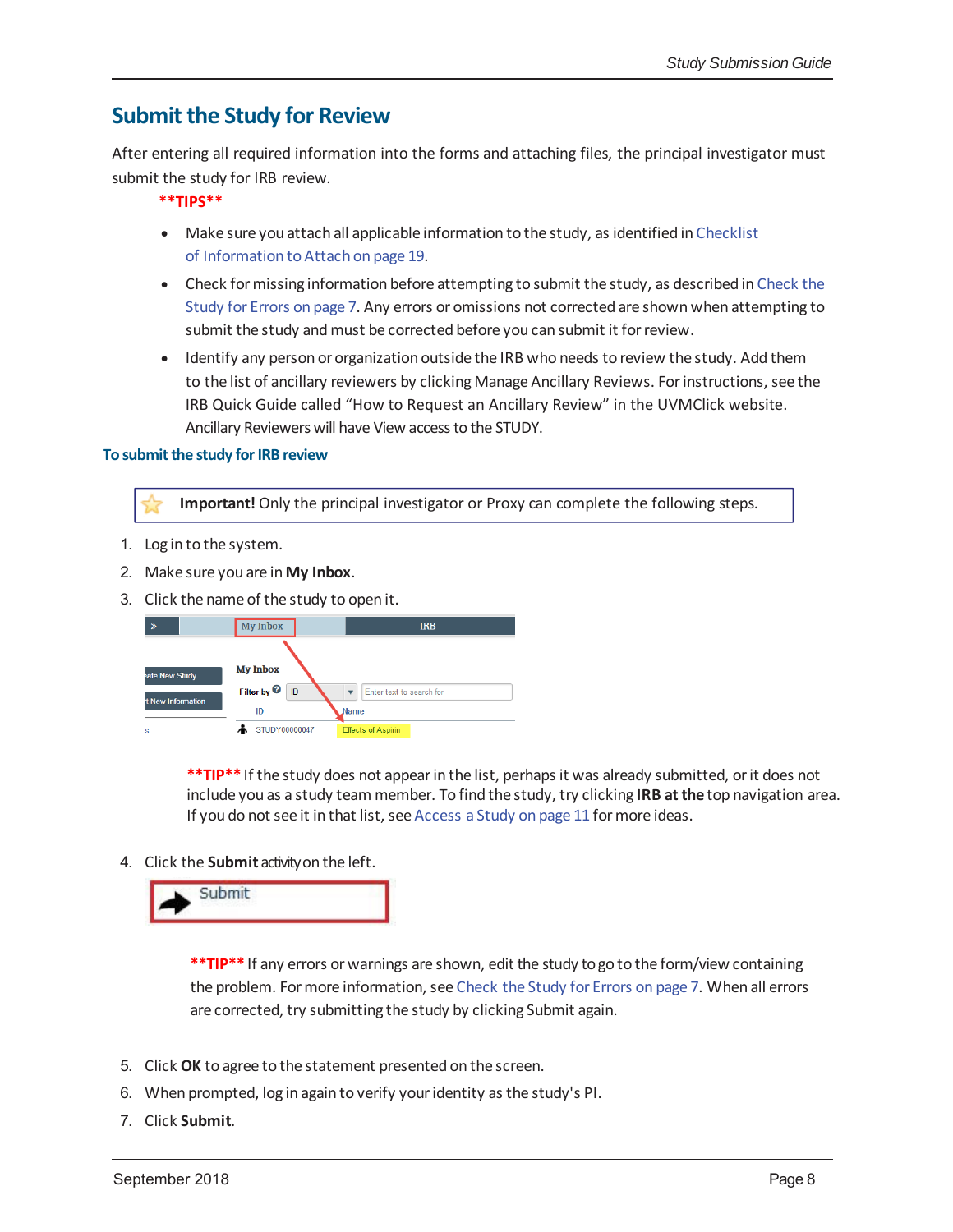### **What to Expect after Submitting Study for Review**

Submitting information to the IRB initiates a series of activities that may include:

- Review within your department or another department
- Pre-review by an IRB staff member
- Review by the IRB committee or a designated reviewer
- Communication of the IRB decision to the investigator

Any of these may lead to a request for the study team to take further action, such as providing clarifications or modifying the study. **Whenever the study team needs to act, the PI, Proxy and Primary** Contact all receive an e-mail notification, and the study appears in My Inbox for all study team **members when they log in to the IRB system.**

Important! Make sure the appropriate person is listed as the primary contact to receive e-mails and see the study in My Inbox (along with the PI and any PI proxies, who also receive these). By default, the person who created the study isthe primary contact. See Change the Primary Contact on page 10.

#### **Check the Status of your Study**

You can see a diagram showing the state of your study within the IRB review process by opening the study. For example:



You can easily open your study from one of the following lists (depending on its status):

- My Inbox
- IRB In‐Review Studies
- IRB Active Studies

For instructions about opening your study from these lists, see Access a Study on page 11.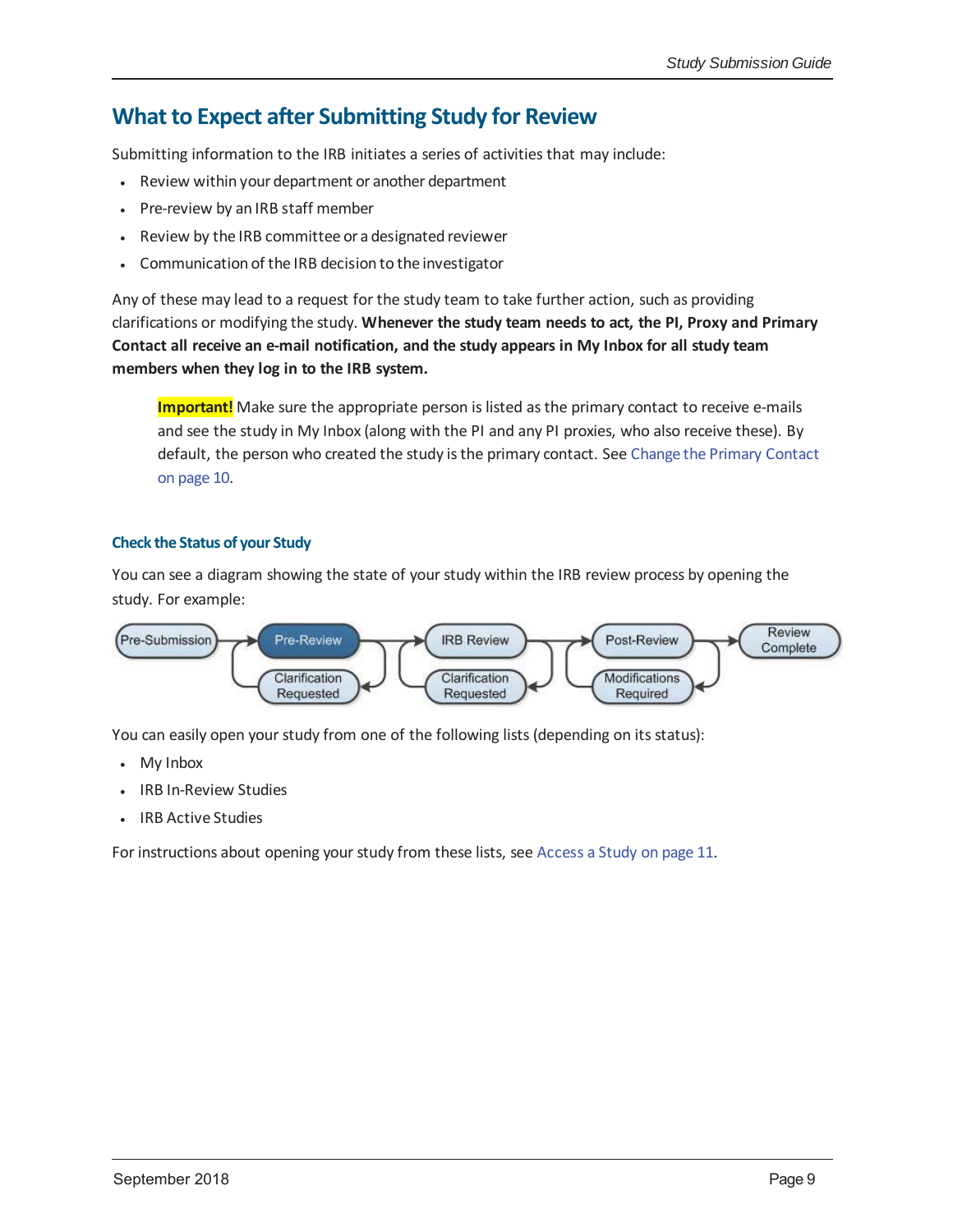### **Change the Primary Contact**

Every STUDY **must** have a primary contact. At the time of the initial application the primary contact is defaulted to the person creating the STUDY. This designation can be changed.

#### **How is the Primary Contact different from a Proxy or a study team member?**

- The primary contact can also edit the study just as a study team member can, however, the primary contact will receive notifications and study team members will not.
- The contact and Proxy have the same security setting except the Proxy can submit requests to the RPO Office and the contact cannot

#### **Notes:**

- To change the primary contact, youmust be amember of the study team.
- By default, the person who created the study in the system is the primary contact.
- The PI and any PI proxy continue to receive notifications regardless of the primary contact assignment.
- Modifications or continuing reviews have the same primary contact as the initial study. To change the primary contact on these submissions, do so in the initial study.

#### **To change the primary contact**

- 1. Open the study by clicking the study's name. (For instructions about finding the study, see Access a Study on page 11.)
- 2. Click Assign Primary Contact from Activity list on the left.

Assign Primary Contact

A new window opens.

3. Click the X to remove the current contact.

**Assign Primary Contact** 

\* Select a new primary contact i



- 4. Begin typing the name of the new contact. A list of matching names appear.
- 5. Select the correct name using the mouse or down arrow key.
- 6. Click **OK**.

|               |       | * Select a new primary contact to receive all communications from the IRB: $\bigcirc$ |  |  |    |
|---------------|-------|---------------------------------------------------------------------------------------|--|--|----|
| silver        |       |                                                                                       |  |  |    |
| ⊡ Last        | First | Organization                                                                          |  |  |    |
| <b>Silver</b> | Carl  | IMF / TSP                                                                             |  |  |    |
| <b>Silver</b> |       | Donna Research Protections Office                                                     |  |  |    |
| Silver        |       | Renee, Social Work                                                                    |  |  |    |
| <b>Silver</b> | Sarah | <b>UVM Students</b>                                                                   |  |  | OK |
|               |       | Cilverman Damon Curgon: Otelanıngelegir                                               |  |  |    |

**Note:** Make sure the selected contact is a study team member within the study.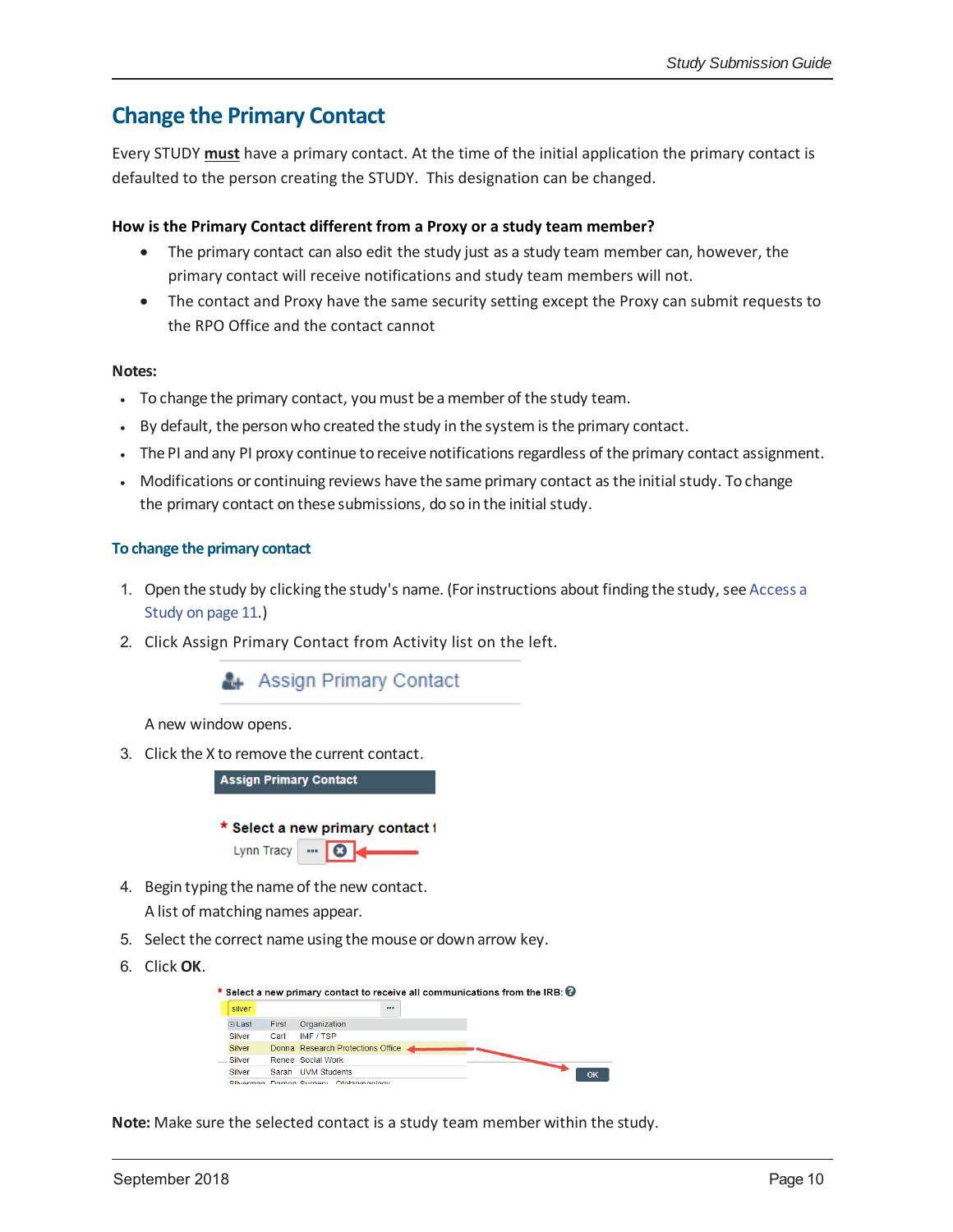### **Access a Study**

You may want to open a specific study to view or update its contents, submit it for review, review it, or take other actions on the study.

**Note:** Your accessto a study is personalized based on your role in the system and the role you play in relation to the particular study. In addition, the actions you can take on a study are personalized.

**To open a study**, click its name when you find it in a list of studies.

**To find a list that includes the study**, review the IRBQuick Guide called Searching for a Protocol found on the UVMClick website or try these suggestions:

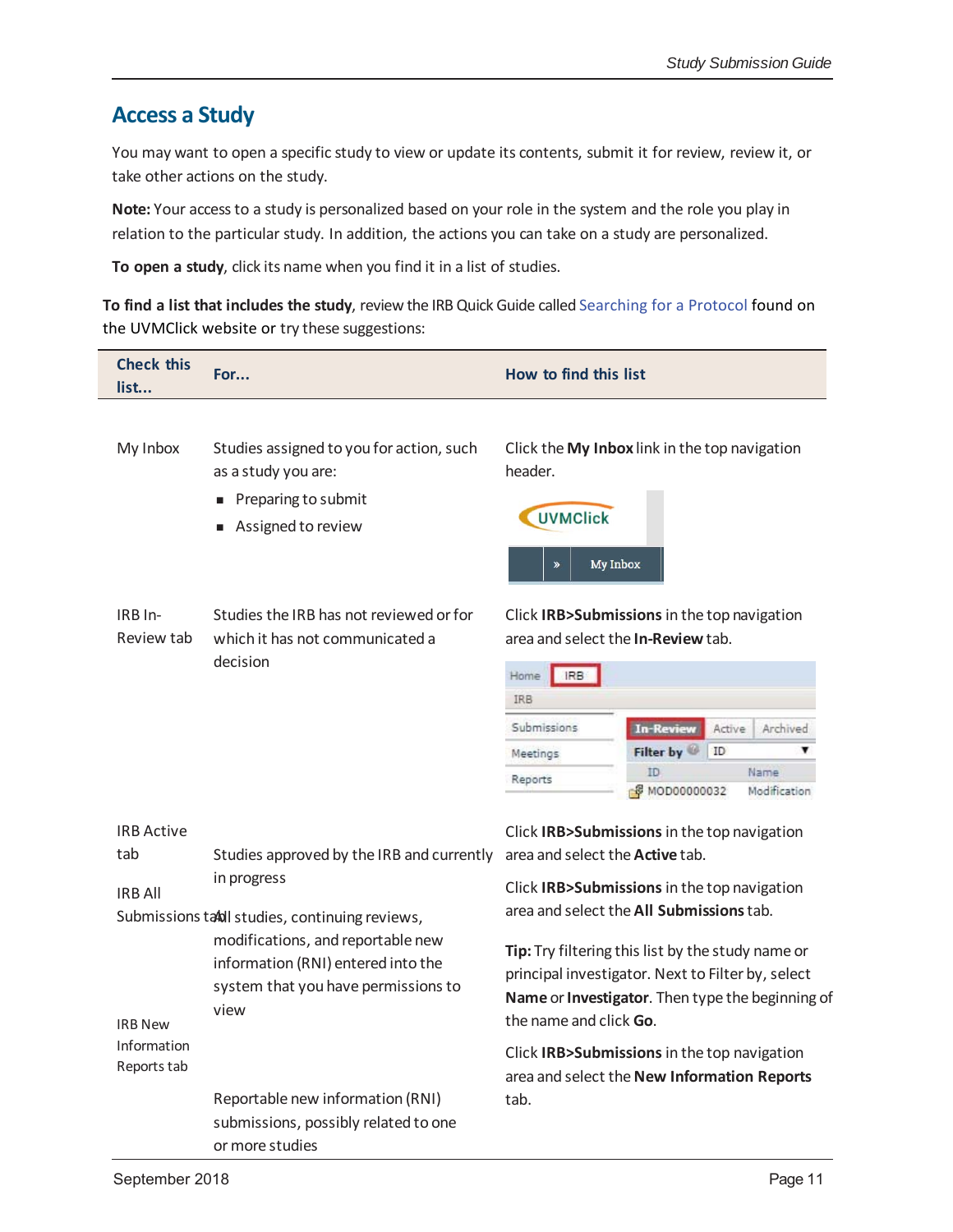### **How to Respond to Clarification Request**

At any stage during the review process, the IRB may request clarifications to the study content. Similarly, the official IRB determination may be that the study requires changes before research can begin.

Both situations require the study staff to take similar actions. In either case, the PI, any PI proxy, and the study's primary contact receive an e-mail. The study also appears in My Inbox for each member of the study team.

#### **Very Important!**

- Any study team member can update the study, but only the PI or Proxy can submit the response to the IRB.
- Failure to respond promptly slows the review and approval process for your submission. In some cases, your submission may be rescheduled for review at a later IRB meeting because the committee requires your response before making a decision.

#### **To view the details of the request and respond with the changes**

- 1. From My Inbox, click the name of the study to open it.
- 2. Locate the details of the request, as described here:

For **clarification requested:** In the History tab under Clarification Requested, read the request details.

| Clear Advanced | Go                                                                                        |                         |              |
|----------------|-------------------------------------------------------------------------------------------|-------------------------|--------------|
|                |                                                                                           |                         | Filter by DD |
|                | Author                                                                                    | Activity                |              |
|                | Lee, Mabel                                                                                | Clarification Requested |              |
|                | This study is not detailed enough about the risk involved and how participants will be in |                         |              |

If applicable, click the **read more** link to display any additional text.

**For modifications required:** Click the Correspondence letterlink nearthe top of the page on the right side. The letter contains the modification requirement details.

| STUDY00000021: Crain Copy                                                                                      | <b>IRB</b> office:      | CHRMS (Medical)                                    |
|----------------------------------------------------------------------------------------------------------------|-------------------------|----------------------------------------------------|
| <b>Principal investigator:</b><br><b>Christopher Morris</b><br><b>Initial Study</b><br><b>Submission type:</b> | <b>IRB</b> coordinator: | <b>Karen Crain</b>                                 |
| <b>Christopher Morris</b><br><b>Primary contact:</b>                                                           | Letter:                 | Correspondence for STUDY00000021.docx(0.02)        |
| PI proxies:<br><b>Submitting Department: Radiology</b>                                                         |                         | <b>Regulatory authority: Pre-2018 Requirements</b> |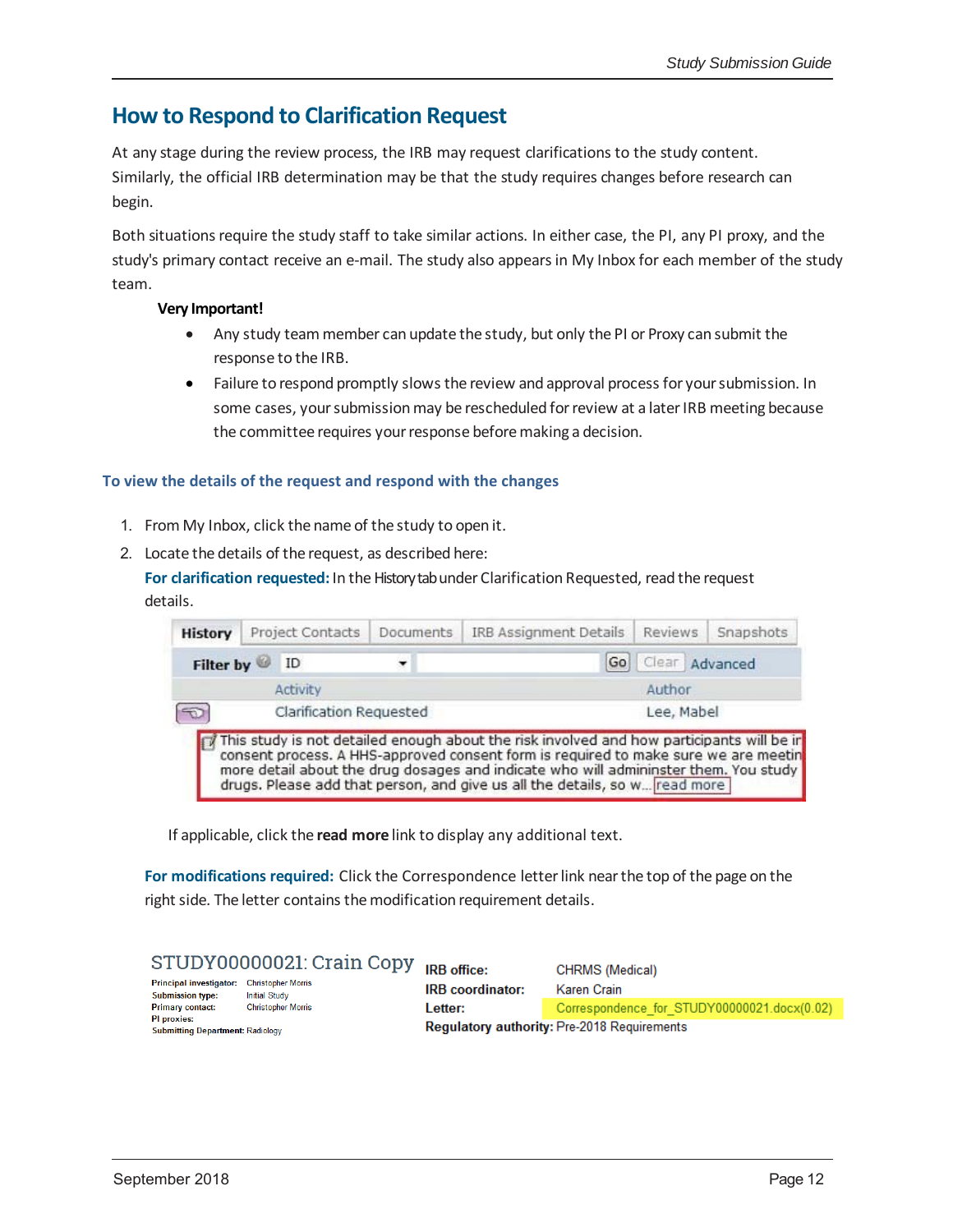- 3. Edit the study to incorporate changes as needed. Forinstructions, seeHow to Edit a Study on page 6. **Notes:**
	- In most cases, you can update all aspects of the study, including adding, updating, or removing attached documents.
	- When updating a study document previously submitted to the IRB, revise it in tracked‐changes format and replace the original document with the tracked-changes version. When the IRB approvesthe document, all tracked changes will be accepted and comments removed in the final version.
	- If clarifications were requested during committee review, you cannot edit the study, and you see the View Study button instead. In that case, respond to the reviewer by commenting in the Submit Response form, as described in the next step.
- 4. (PI or Proxy only) Click **Submit Response** to return the study to the reviewers.

**Notes:**

- The Submit Response form gives you space to type a point-by-point response to the requests and to attach a file. However, any permanent study information should be incorporated into the study itself.
- If clarifications were requested during committee review, youmay be asked tomake changes to the study after the review is complete.
- For an RNI submission, click Submit RNI Response instead.
- 5. Click **OK**.

The study returns to the applicable review process.

For information about completing an action plan for an RNI submission, see Submit Continuing Review and New Information on page 16.

#### **How to Change Documents on your Study**

You may need to modify a study's documents when:

- The IRB requires changes prior to approval.
- Submitting a modification to an approved study.

#### **To change documents prior to study approval**

**Note:** These steps apply if the IRB decision was modifications required, disapproved, or deferred.

- 1. From My Inbox, click the name of the study to open it.
- 2. Click the**Documents**tab.



3. Click the document name in theDraft column and save it to your computer.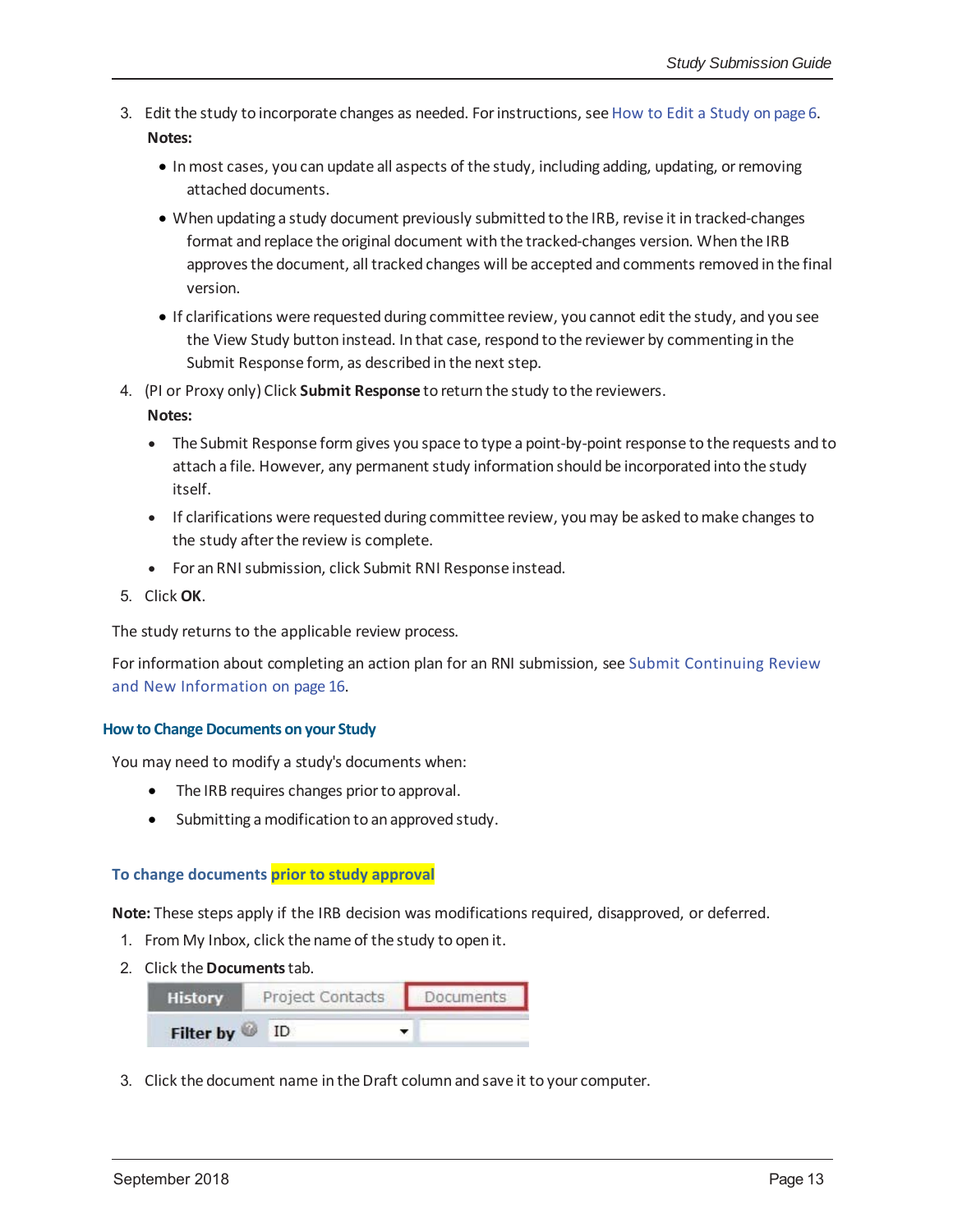| Draft | Category | Final |
|-------|----------|-------|
|       |          |       |

| Gall Bladder Cancer     | <b>IRB</b> |
|-------------------------|------------|
| Response to High Dosage |            |
| Anti-Oxidants.doc       | Protocol   |

- 4. Open the document.
- 5. Enable the Track Changes feature and update the document.
- 6. When finished, replace the original study document with the tracked-changes version. Here are the steps:
	- a) Click Edit Study button.
	- b) If replacing the Protocol document, scroll to the bottom of the Basic Information View and click the Update button next to the current Protocol document.



- c) Choose the new track changes document
- d) Optional but highly recommended: Type in a name. If nothing is entered in the name field, the system will default to the uploaded document title as the name. This is important as the NAME will display on the approval letter.
- e) Version Number is optional.
- f) Click OK

| <b>Edit Attachment</b><br>1. $\star$ File to attach:                                                                    |                    |                                                                                                                     |  |
|-------------------------------------------------------------------------------------------------------------------------|--------------------|---------------------------------------------------------------------------------------------------------------------|--|
| Document 1.pdf $(0.01)$ $\bullet$<br>Document 2.pdf                                                                     | <b>Choose File</b> |                                                                                                                     |  |
| 2. Name: (if not supplied, the file name will be shown) 3<br>New Version of the Protocol Document<br>3. Version number: |                    | <b>IMPORTANT: This document</b><br>name will show on the<br>approval letter. Make sure to<br>name it appropriately. |  |
|                                                                                                                         |                    |                                                                                                                     |  |
|                                                                                                                         |                    |                                                                                                                     |  |
| Required                                                                                                                |                    | OK                                                                                                                  |  |

**NOTE:** When the IRB approves the document, all tracked changes will be accepted and comments removed in the final version.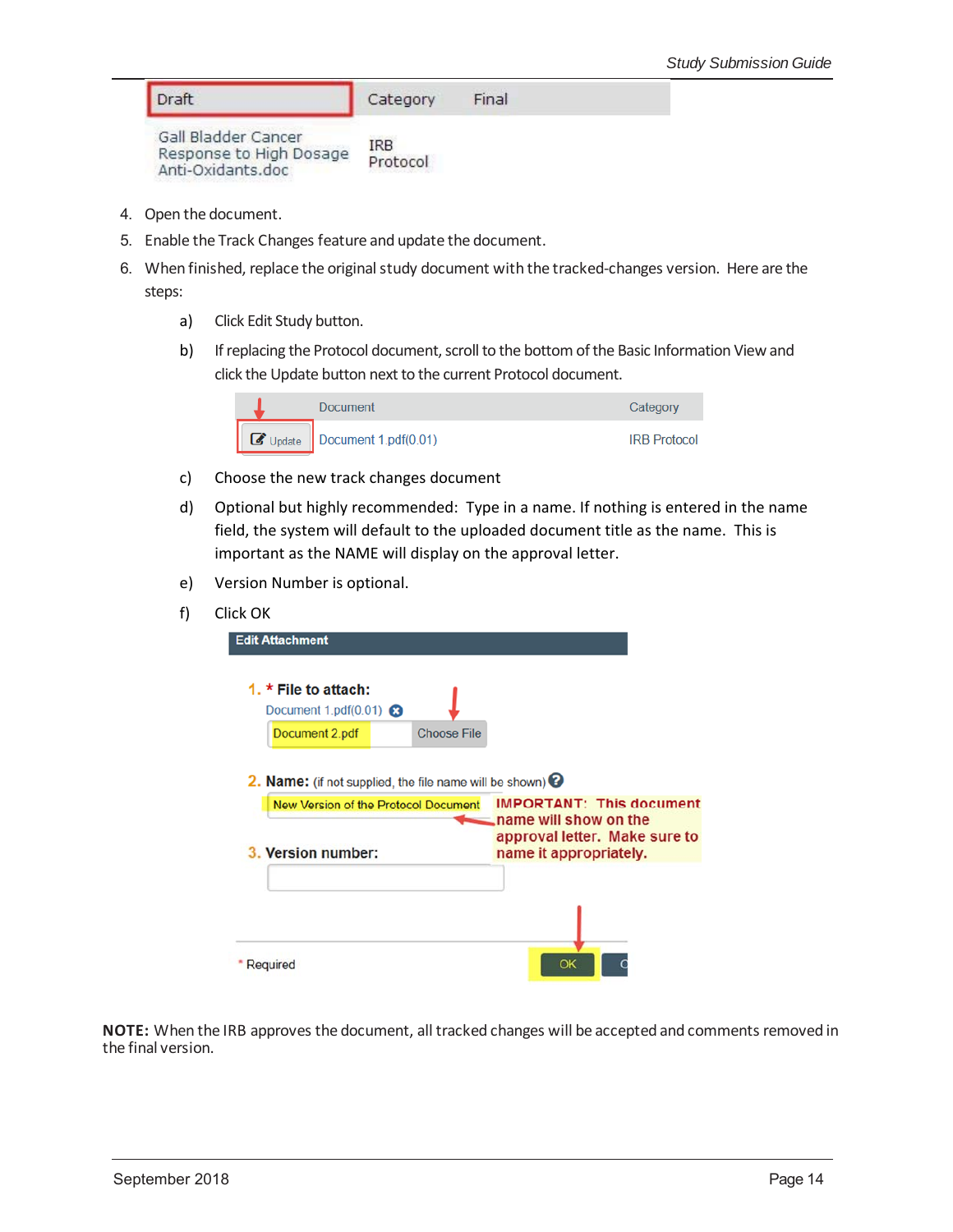#### **To change documents on an approved study**

1. Click **IRB** in the top left navigation area and select the **Active** tab.

| Home<br><b>IRB</b> |                         |    |      |                                        |
|--------------------|-------------------------|----|------|----------------------------------------|
| IRB                |                         |    |      |                                        |
| Submissions        | <b>In-Review Active</b> |    |      | Archived   New Information Reports     |
| Meetings           | <b>Filter by</b>        | ID |      |                                        |
| Reports            |                         |    | Name |                                        |
|                    | MOD00000032             |    |      | Modification #1 for Study STUDY0000007 |

- 2. Click the name of the approved study.
- 3. Click the**Documents**tab.

|  |  |  | ontaets |  | <b>Documents</b> | Follow-on Submissions |  |
|--|--|--|---------|--|------------------|-----------------------|--|
|--|--|--|---------|--|------------------|-----------------------|--|

4. Click the document in the Final column and save it to your computer.

**\*\*TIP\*\*** In some cases, you may only be able to use the draft document because the final document is a PDF. In this case, the draft document may contain tracked changes and comments. To make its content match the final PDF, use the review features in Word to accept all the changes and remove any comments. Use this clean document as a starting point for your revisions.

| <b>Oraft</b>                                                        | Category               | Final                                                               |
|---------------------------------------------------------------------|------------------------|---------------------------------------------------------------------|
| Gall Bladder Cancer<br>Response to High Dosage<br>Anti-Oxidants.doc | <b>IRB</b><br>Protocol | Gall Bladder Cancer<br>Response to High Dosage<br>Anti-Oxidants.doc |

- 5. Open the document and revise it in tracked-changes format.
- 6. When finished, replace the original document with the tracked-changes version in the modification (See previous page for details).

**NOTE:** When the IRB approves the document, all tracked changes will be accepted and comments removed in the final version.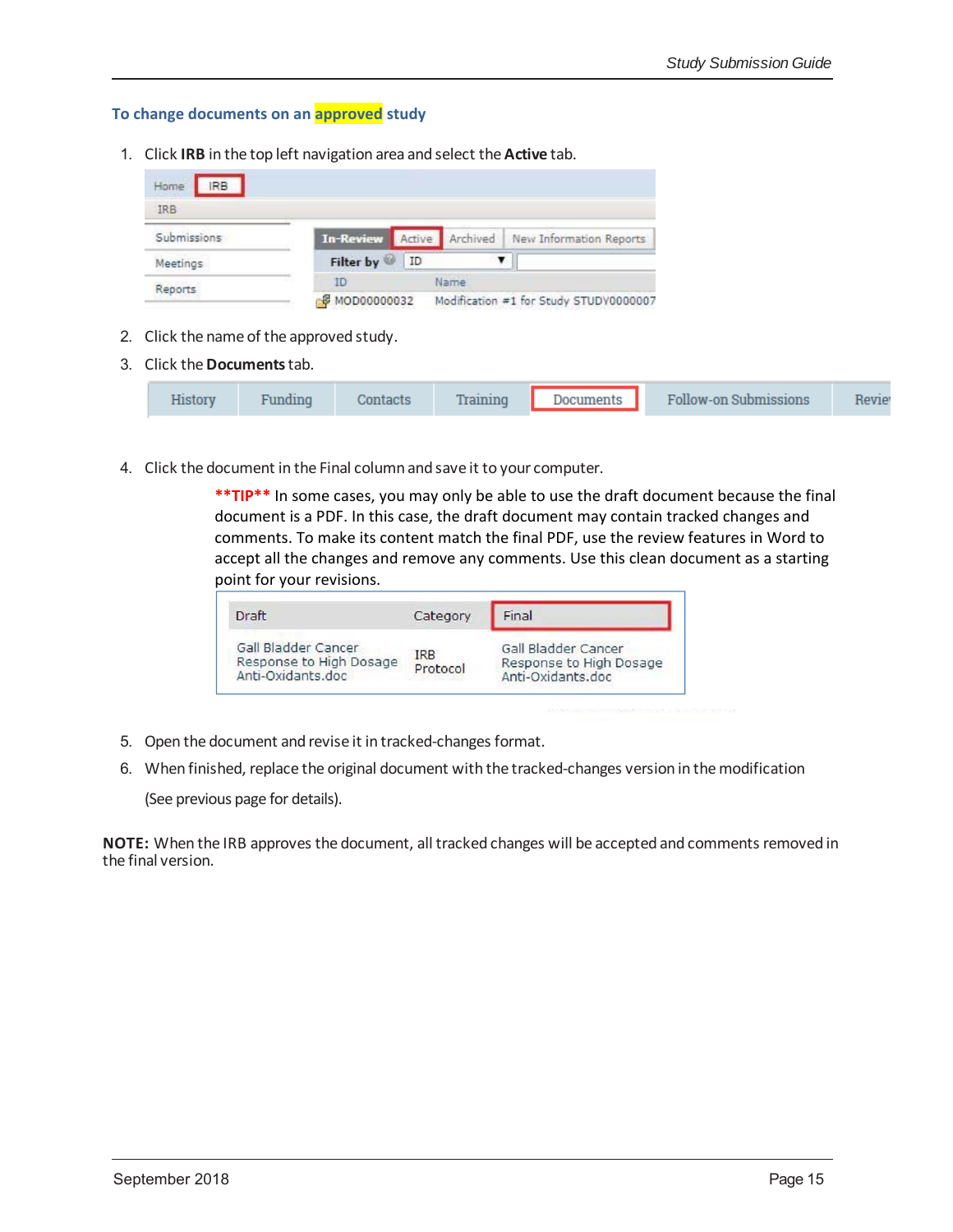### **Submit Continuing Review and New Information**

The table below summarizes how to get started submitting each type of information to the IRB.

| To submit this<br>type of<br>information                                                                                                                                             | start here                                                                                    | and click this button         | <b>Notes</b>                                                                                                                                                                                                                                                                          |
|--------------------------------------------------------------------------------------------------------------------------------------------------------------------------------------|-----------------------------------------------------------------------------------------------|-------------------------------|---------------------------------------------------------------------------------------------------------------------------------------------------------------------------------------------------------------------------------------------------------------------------------------|
| Continuing<br>review updates<br>for an active<br>study or to close<br>a study<br>Modifications<br>to Study Team<br>Membership<br>Modification<br>s to Other<br>parts of the<br>Study | From the Active<br>tab, click the<br>study name (see<br>Access a Study on<br>page 11)         | <b>Create Modification/CR</b> | You can submit a continuing review<br>and a modification at the same<br>time. The first form prompts you to<br>identify the type of information to<br>submit.<br>To request study closure, submit a<br>CR. Based on the research<br>milestones completed, the study<br>may be closed. |
| <b>New</b><br>information or<br>an adverse<br>event report                                                                                                                           | Start from the<br>Active tab and click<br>the study name<br>(see Accessa<br>Study on page 11) | <b>Report New Information</b> | Report new information as soon as<br>you become aware of it. The form<br>identifies the types of information<br>you must report.                                                                                                                                                      |
| New study for<br>review                                                                                                                                                              | My Inbox                                                                                      | <b>Create New Study</b>       | See How to Create a New Study on<br>page 4.                                                                                                                                                                                                                                           |
| Updates to a<br>new study that<br>hasn't been<br>submitted for<br>IRB review yet                                                                                                     | Within the study<br>(see Access a Study<br>on page 11)                                        | <b>Edit Study</b>             | See How to Edit a Study on page 6.                                                                                                                                                                                                                                                    |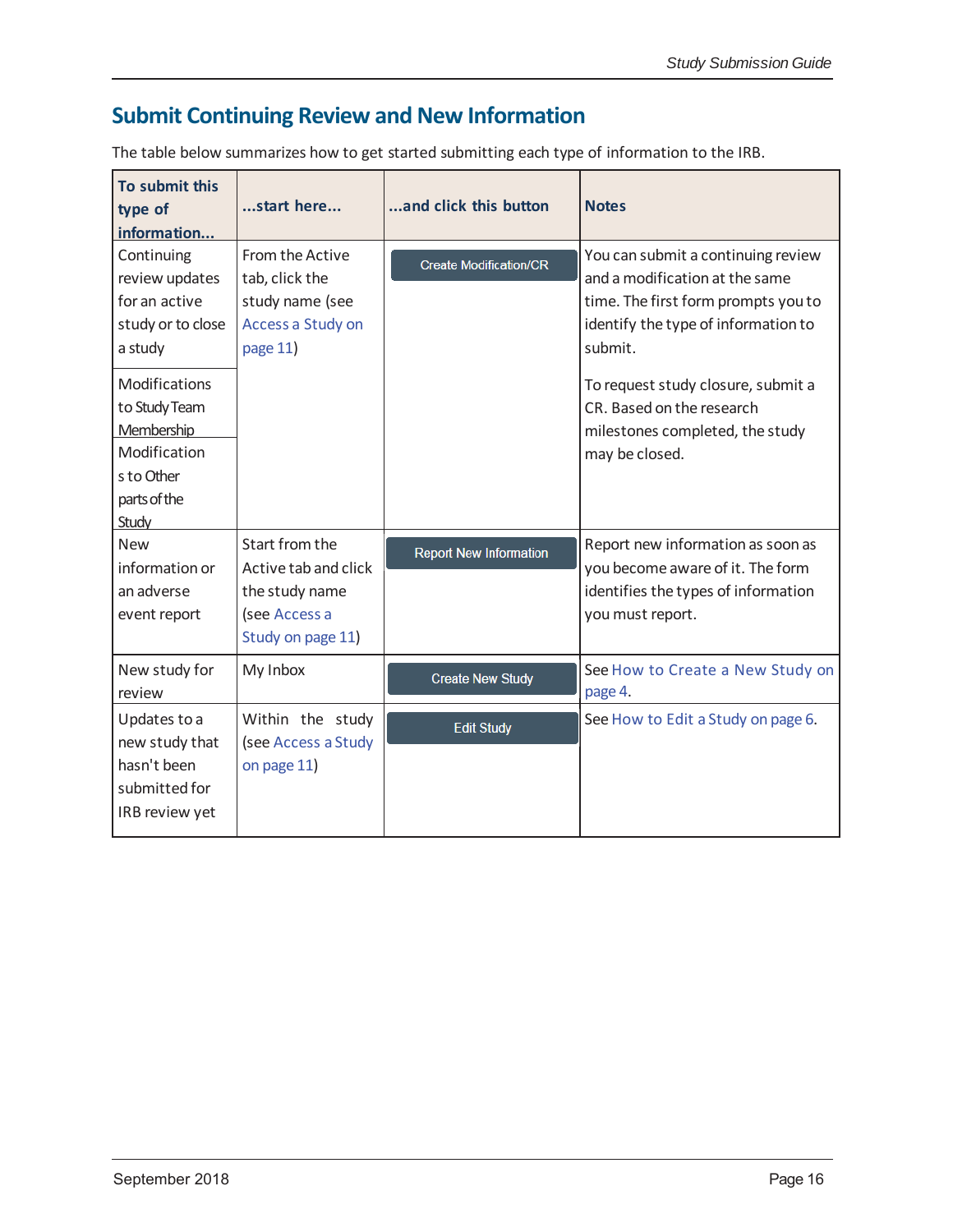### **How to Respond to Action Required**

After reviewing a new submission (or adverse event), the IRB may require specific actions to be taken in response to the reported issue. The IRB Coordinator will complete the action to send the submission back for clarifications.

The system sends e-mail to notify the PIs, PI proxies, and primary contacts of all related studies as well as the submitter of the RNI (reportable new information) if applicable. The submission appears in My Inbox for the responsible parties.

#### **To view the requested changes and respond to the IRB**

- 1. From My Inbox, click the name of the submission to open it.
- 2. View the details of the submission and the requested changes, as described here:

**Read the letter:** Click the letter link near the top of the page on the right side. The letter typically containsthe requested changes and a summary of the IRB's decisions.

Daniel Duvette (ss-on) IRB Office: IRB 1 **Reported by:** Submission type: Reportable New Information Letter: Correspondence\_for\_RNI00000185.pdf(0.01) IRB coordinator: Orlando Max (irbc)

**Review the requested changes:** Click the Historytab and read the requested changes listed there. Also listed will be the author of the clarification request and the date/time the clarification was requested.

| Pre-Review<br><b>IRB Review</b><br><b>Post-Review</b><br>Pre-Submission<br><b>Review Complete</b><br><b>Clarification</b><br>Modifications<br>Clarification<br>W<br>⊮<br>Required<br>Requested<br>Requested |                                                              |                  |  |  |
|-------------------------------------------------------------------------------------------------------------------------------------------------------------------------------------------------------------|--------------------------------------------------------------|------------------|--|--|
| History<br>Training<br>Funding<br><b>Contacts</b><br><b>Documents</b>                                                                                                                                       | <b>Reviews</b><br><b>IRB Assignment Details</b><br>Snapshots |                  |  |  |
| Filter by $\bullet$<br>Activity<br>Q<br>$\overline{\mathbf{v}}$<br>Enter text to search for<br>+ Add Filter<br><b>x</b> Clear All<br>Author<br><b>Exercivity Date</b><br><b>Activity</b>                    |                                                              |                  |  |  |
| <b>Clarification Requested</b><br>∽                                                                                                                                                                         | Administrator, System                                        | 8/6/2018 3:32 PM |  |  |
| Please upload a copy of the most recent Consent document.                                                                                                                                                   |                                                              |                  |  |  |

3. Take action inside or outside the system to resolve the requested changes.

\*\*TIP\*\* If the requested changes require a change to a study, create a modification and submit it for review as mentioned in Submit Continuing Review and New Information on page 16.

4. Click **Submit Response** to indicate that the changeshavebeenmade.

#### Submit Response

The Submit Response form gives you space to type notes. Summarize the actions taken to resolve the reported issues and change requests.

**NOTE**: The response pop‐up provides an opportunity to provide an attachment. Response documents can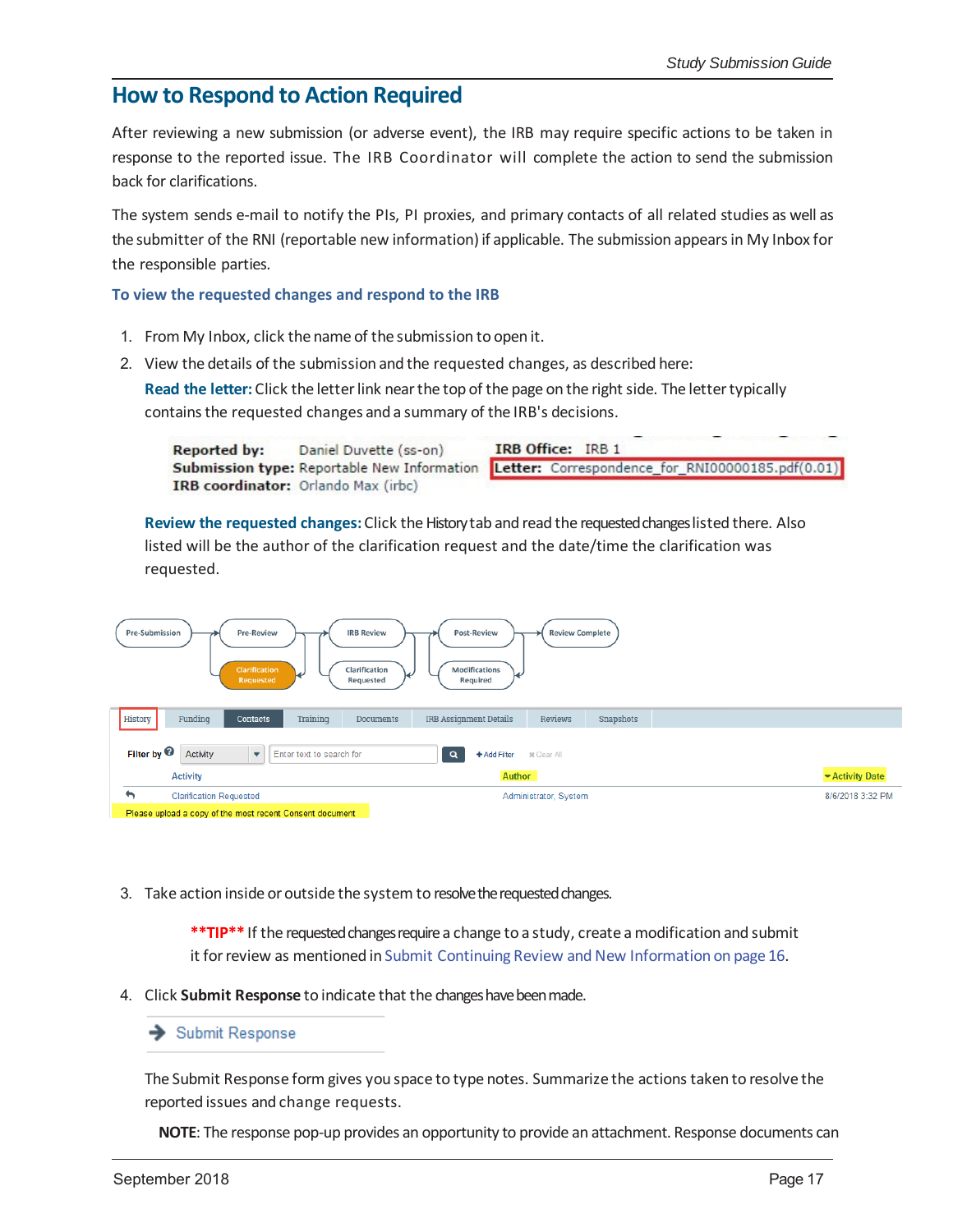be uploaded here. Do Not attach protocol documents (protocol, consent, recruitment materials etc) to the Response pop-up. Any protocol attachment additions should be made inside the smartform and not in the Response pop‐up.

#### 5. Click **OK**.

The submission is returned to the IRB staff to verify completion of the requested changes.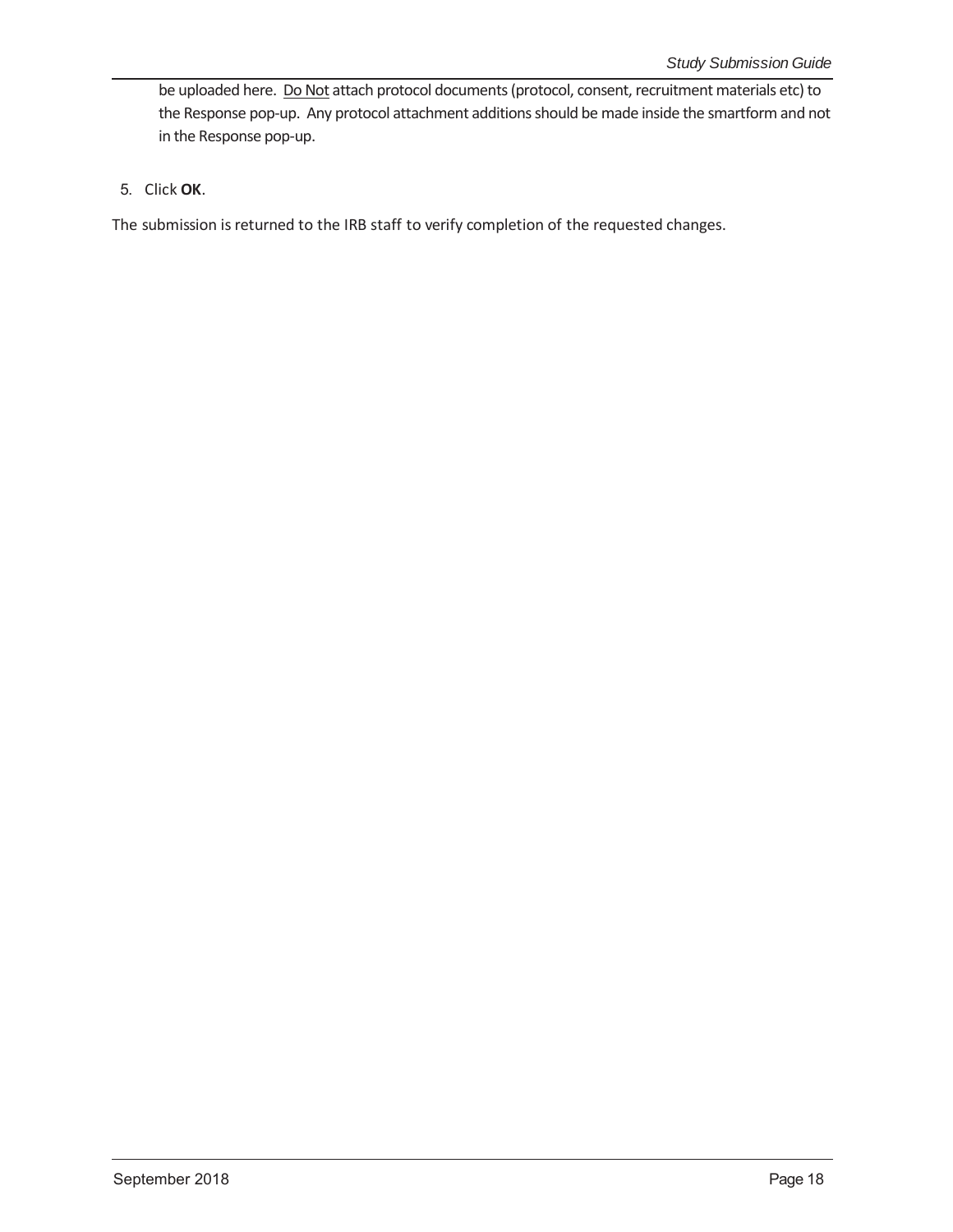### **Checklist of Information to Attach**

Be prepared to attach several files to your study. While editing the study, several views provide places to attach related files. Applicable template files can be found on our IRB website https://www.uvm.edu/rpo/human‐subjects‐research

When attaching each file, name it as you want it to appear on the IRB approval

letter. Attach the information listed below (if relevant to your study) to the

location identified.

| Protocol: (Basic Information view/page)                                                                                                                                                             |                                                                                                                                                                                                                                                                                             |  |  |  |
|-----------------------------------------------------------------------------------------------------------------------------------------------------------------------------------------------------|---------------------------------------------------------------------------------------------------------------------------------------------------------------------------------------------------------------------------------------------------------------------------------------------|--|--|--|
| Investigator protocol<br>Complete sponsor protocol<br>Site supplement to sponsor<br>protocol                                                                                                        | HHS (Department of Health and Human Services) protocol                                                                                                                                                                                                                                      |  |  |  |
| Funding information: (Funding Sources page, with each source)                                                                                                                                       |                                                                                                                                                                                                                                                                                             |  |  |  |
| Grant applications                                                                                                                                                                                  |                                                                                                                                                                                                                                                                                             |  |  |  |
| Drug details: (Drugs view/page, with each drug, or on main Drugs page if not specific to one drug)                                                                                                  |                                                                                                                                                                                                                                                                                             |  |  |  |
| Package insert<br>Investigator<br>brochure                                                                                                                                                          | ■ Verification of each IND number (one of these):<br>Sponsor protocol with the IND number<br>$\circ$<br>Communication from the FDA or sponsor with the<br>$\circ$<br><b>IND</b> number                                                                                                      |  |  |  |
| device)                                                                                                                                                                                             | Device details: (Devices view / page, with each device, or on main Devices page if not specific to one                                                                                                                                                                                      |  |  |  |
| Product labeling/device<br>instructions<br>Investigator brochure                                                                                                                                    | ■ Verification of each IDE or HDE number (one of these):<br>Sponsor protocol with the IDE / HDE number<br>$\circ$<br>Communication from the FDA or sponsor with the IDE<br>$\circ$<br>/ HDE number                                                                                          |  |  |  |
| Recruitment and Consent details: (Local Site Documents view / page)                                                                                                                                 |                                                                                                                                                                                                                                                                                             |  |  |  |
| Consent documents:<br>Consent forms<br>$\circ$<br>HHS-approved consent document<br>$\circ$<br>For non-written consent, a script of<br>$\circ$<br>the information provided orally to the<br>subjects | All material to be seen or heard by subjects, such as:<br>Evaluation instruments and surveys<br>$\circ$<br>Advertisements, including printed, audio, and video<br>$\circ$<br>Recruitment materials and scripts<br>$\circ$<br>Foreign-language versions of materials for subjects<br>$\circ$ |  |  |  |
| All other relevant documents: (Local Site Documents view / page)                                                                                                                                    |                                                                                                                                                                                                                                                                                             |  |  |  |
| Conflict of Interest Committee's<br>determination for each financial                                                                                                                                | Completed checklist of meeting Department of                                                                                                                                                                                                                                                |  |  |  |

Energy requirements

interest related to the research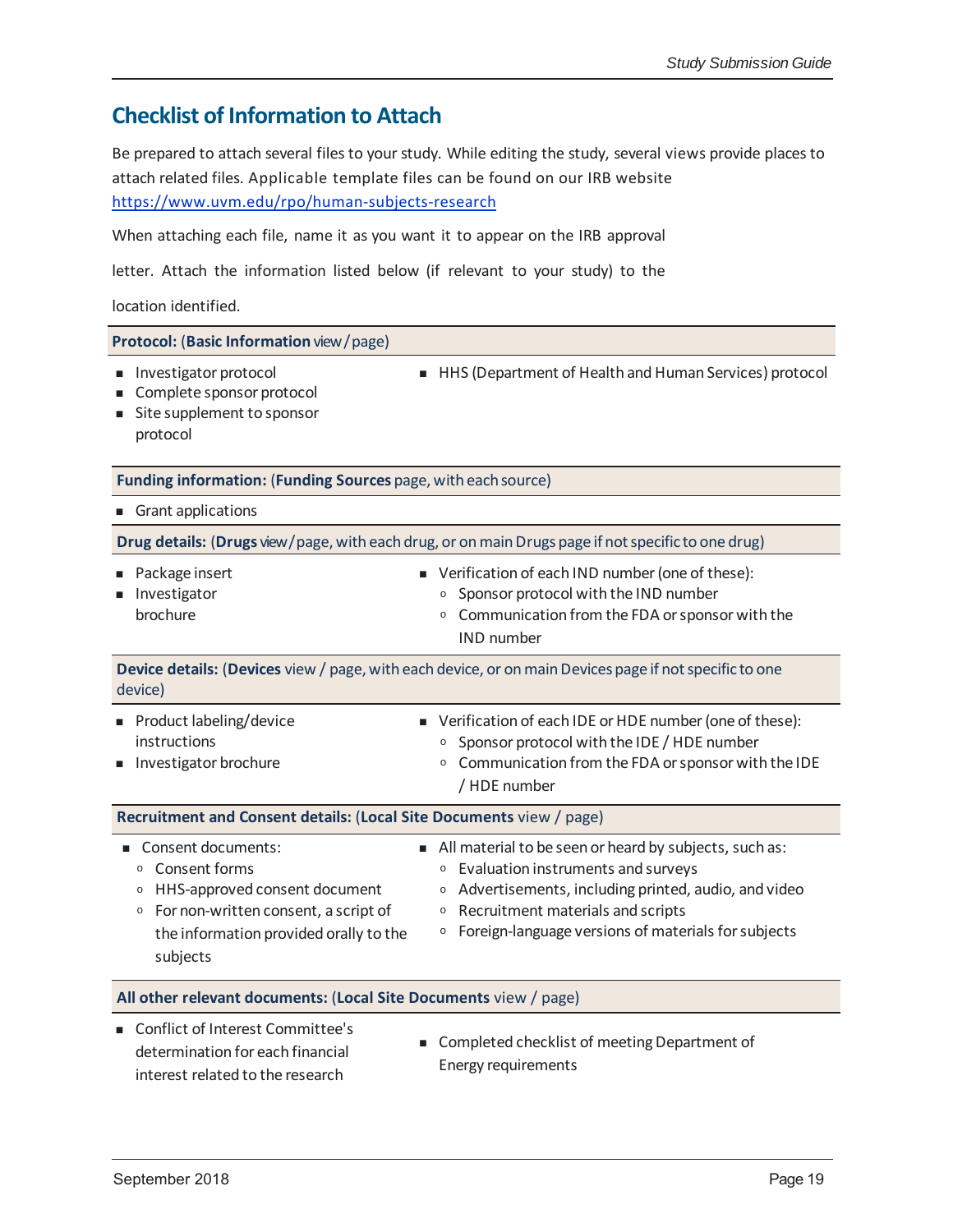**NOTE:** Many of the IRB Forms have transitioned into our UVMClick online smartform. Forms that have been deprecated and are now online entry within UVMClick include:

- Common Protocol Cover Form
- Amendment Form
- Key Personnel Form
- Continuing Review Form

As these forms are no longer uploaded documents, they have been removed from the IRB Forms website and therefore manual signatures are no longer required.